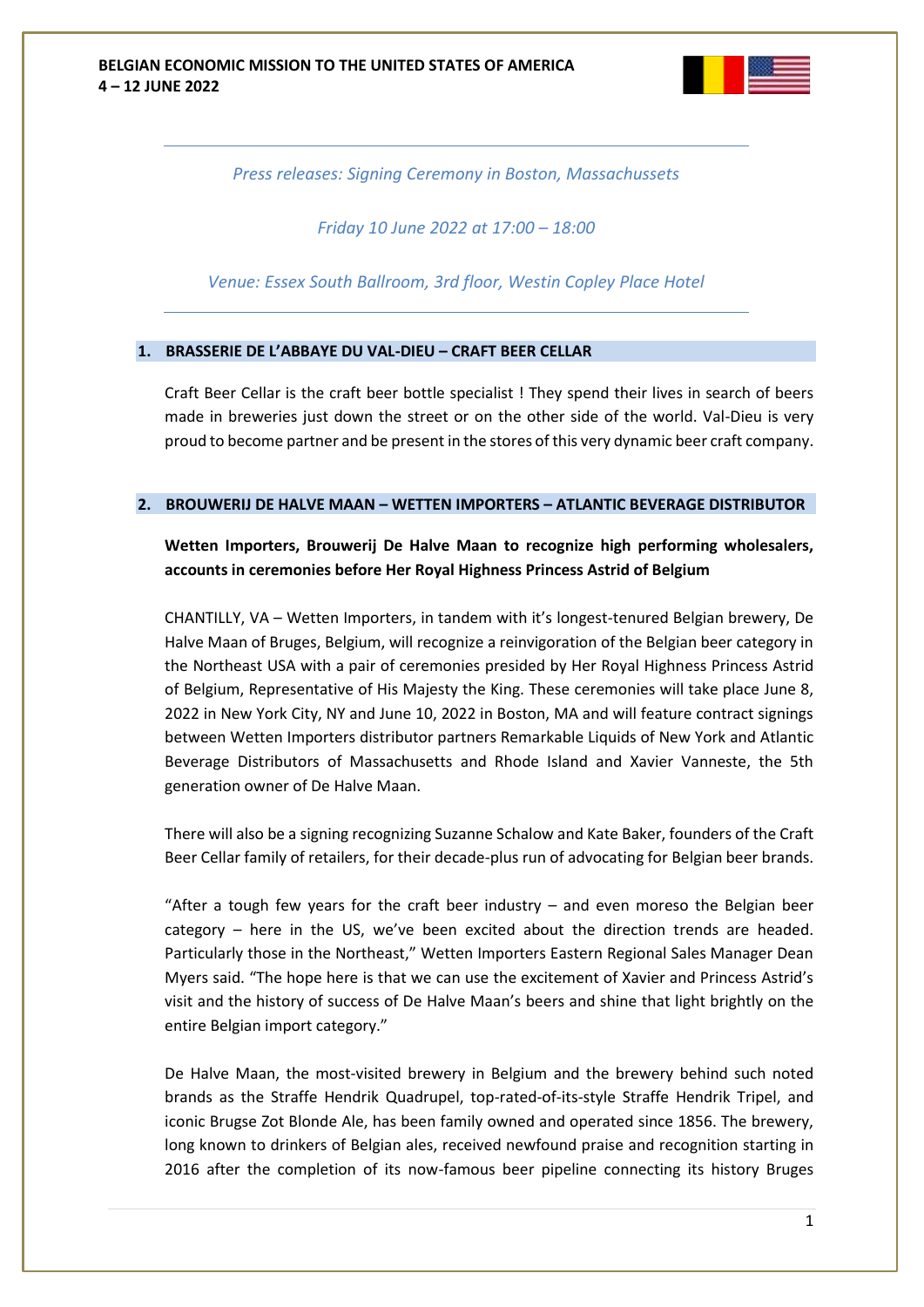

brewhouse with its modern packaging facility on the outskirts of the city. It's developments like this that have led to Vanneste's place as one of the most visible figures in Belgian brewing, with roles with both the Belgian Economic Mission and the Belgian Brewer's Federation.

On the distribution side, the wholesalers recognized here represent different ends of Wetten's network. Atlantic Beverage Distributors of Holliston, MA, stand as one of Wetten's longestrunning wholesaler relationships and are recognized across New England as a powerhouse in the beer, wine and spirits markets. Meanwhile Remarkable Liquids, of Guilderland Center, NY, is one of Wetten's newest wholesalers and in have made headway in the craft beer market with a sizeable focus on import brands from around the world in addition to American craft.

"We all know IPAs and exciting local takes on international styles reign supreme in the States these days," Myers said. "But the excitement the teams at Remarkable Liquids and Atlantic Beverage Distributors have for the European breweries that have been doing this for centuries and in many cases inspired the local trends we're seeing play out across the country give us hope for a rediscovery of these fantastic beers."

Among the retailers foremost responsible for a rebound in the Belgian beer segment in the US are the Craft Beer Cellar franchises across the country. Founded in 2010 by Suzanne Schalow and Kate Baker with their flagship location in Belmont, MA, the Craft Beer Cellar locations spotlight not only the newest trends in American craft beer, but new developments as well as iconic releases from breweries abroad. So much so that a Brugse Zot flag from De Halve Maan flies at the flagship Belmont location year round.

While these signing ceremonies will be invite only, there will be public receptions built around the occasions at which Xavier Vanneste, Wetten Importers and its recognized distributor partners will be on hand to mingle. These will include the following evenings: June 8 at The Grand Delancey (81 Norfolk St, New York, NY); a De Halve Maan beer dinner June 9 at Trinktisch (87 Leonard St, Belmont, MA); and June 10 at The Publick House (1648 Beacon St, Brookline, MA).

For more information about the ceremonies or the receptions, please reach out to Wetten Importers at [media@wettenimporters.com.](mailto:media@wettenimporters.com)

## **3. BROUWERIJ DE HALVE MAAN – WETTEN IMPORTERS – ATLANTIC BEVERAGE DISTRIBUTOR – CRAFT BEER CELLAR-BELMONT**

**Wetten Importers, Brouwerij De Halve Maan to recognize high performing wholesalers, accounts in ceremonies before Her Royal Highness Princess Astrid of Belgium**

CHANTILLY, VA – Wetten Importers, in tandem with it's longest-tenured Belgian brewery, De Halve Maan of Bruges, Belgium, will recognize a reinvigoration of the Belgian beer category in the Northeast USA with a pair of ceremonies presided by Her Royal Highness Princess Astrid of Belgium, Representative of His Majesty the King. These ceremonies will take place June 8,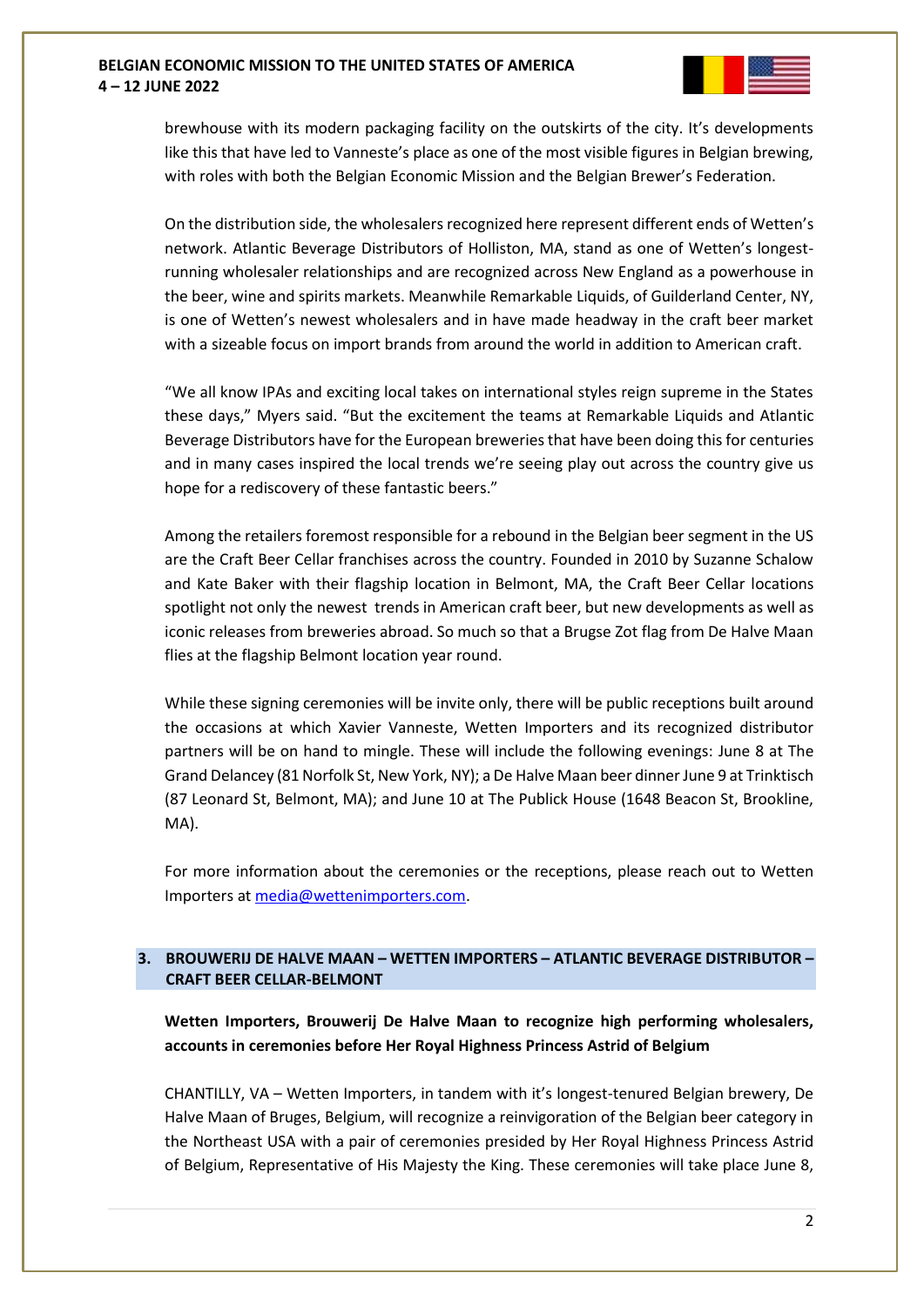

2022 in New York City, NY and June 10, 2022 in Boston, MA and will feature contract signings between Wetten Importers distributor partners Remarkable Liquids of New York and Atlantic Beverage Distributors of Massachusetts and Rhode Island and Xavier Vanneste, the 5th generation owner of De Halve Maan.

There will also be a signing recognizing Suzanne Schalow and Kate Baker, founders of the Craft Beer Cellar family of retailers, for their decade-plus run of advocating for Belgian beer brands.

"After a tough few years for the craft beer industry  $-$  and even moreso the Belgian beer category – here in the US, we've been excited about the direction trends are headed. Particularly those in the Northeast," Wetten Importers Eastern Regional Sales Manager Dean Myers said. "The hope here is that we can use the excitement of Xavier and Princess Astrid's visit and the history of success of De Halve Maan's beers and shine that light brightly on the entire Belgian import category."

De Halve Maan, the most-visited brewery in Belgium and the brewery behind such noted brands as the Straffe Hendrik Quadrupel, top-rated-of-its-style Straffe Hendrik Tripel, and iconic Brugse Zot Blonde Ale, has been family owned and operated since 1856. The brewery, long known to drinkers of Belgian ales, received newfound praise and recognition starting in 2016 after the completion of its now-famous beer pipeline connecting its history Bruges brewhouse with its modern packaging facility on the outskirts of the city. It's developments like this that have led to Vanneste's place as one of the most visible figures in Belgian brewing, with roles with both the Belgian Economic Mission and the Belgian Brewer's Federation.

On the distribution side, the wholesalers recognized here represent different ends of Wetten's network. Atlantic Beverage Distributors of Holliston, MA, stand as one of Wetten's longestrunning wholesaler relationships and are recognized across New England as a powerhouse in the beer, wine and spirits markets. Meanwhile Remarkable Liquids, of Guilderland Center, NY, is one of Wetten's newest wholesalers and in have made headway in the craft beer market with a sizeable focus on import brands from around the world in addition to American craft.

"We all know IPAs and exciting local takes on international styles reign supreme in the States these days," Myers said. "But the excitement the teams at Remarkable Liquids and Atlantic Beverage Distributors have for the European breweries that have been doing this for centuries and in many cases inspired the local trends we're seeing play out across the country give us hope for a rediscovery of these fantastic beers."

Among the retailers foremost responsible for a rebound in the Belgian beer segment in the US are the Craft Beer Cellar franchises across the country. Founded in 2010 by Suzanne Schalow and Kate Baker with their flagship location in Belmont, MA, the Craft Beer Cellar locations spotlight not only the newest trends in American craft beer, but new developments as well as iconic releases from breweries abroad. So much so that a Brugse Zot flag from De Halve Maan flies at the flagship Belmont location year round.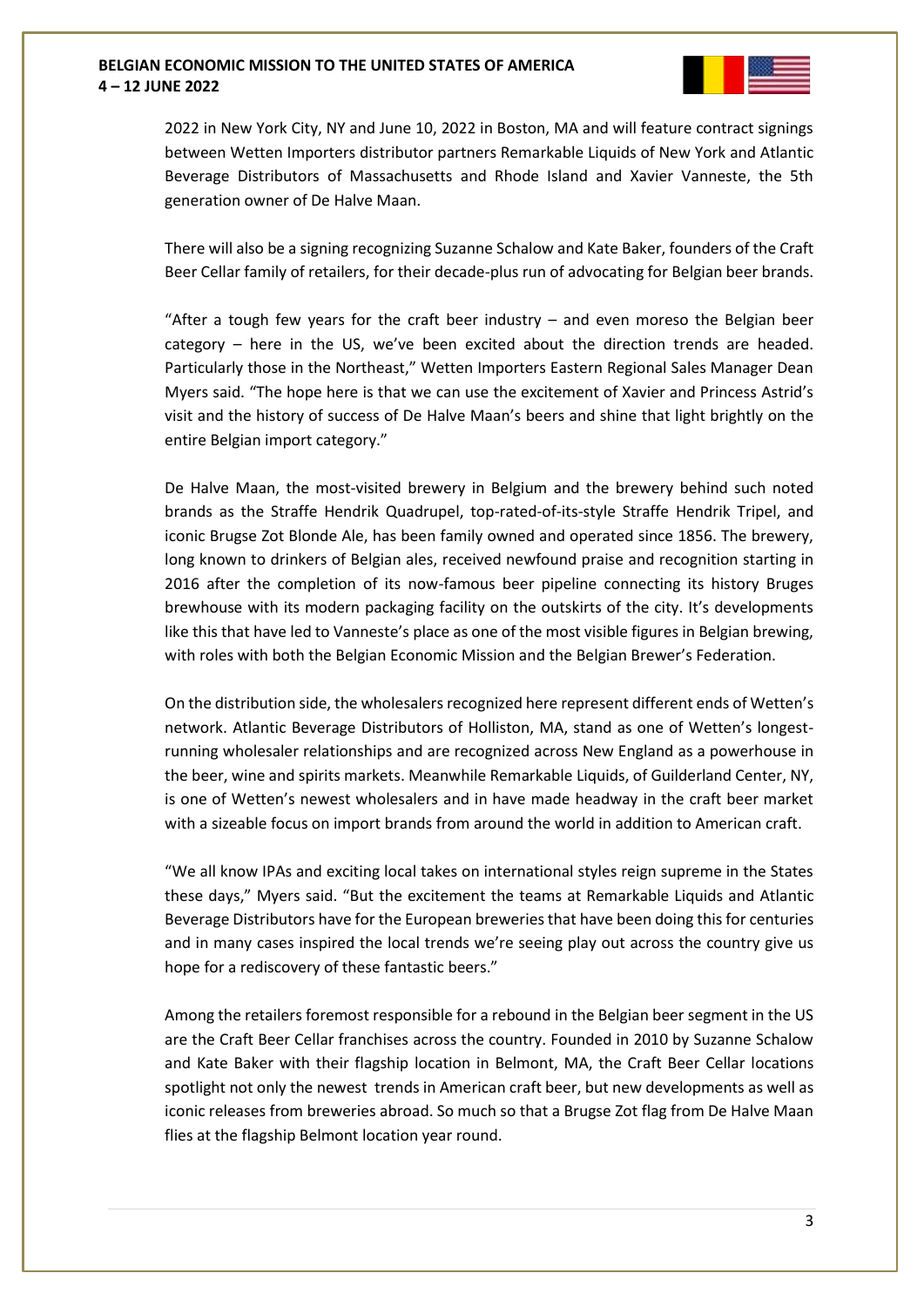

While these signing ceremonies will be invite only, there will be public receptions built around the occasions at which Xavier Vanneste, Wetten Importers and its recognized distributor partners will be on hand to mingle. These will include the following evenings: June 8 at The Grand Delancey (81 Norfolk St, New York, NY); a De Halve Maan beer dinner June 9 at Trinktisch (87 Leonard St, Belmont, MA); and June 10 at The Publick House (1648 Beacon St, Brookline, MA).

For more information about the ceremonies or the receptions, please reach out to Wetten Importers at [media@wettenimporters.com.](mailto:media@wettenimporters.com)

## **4. BROUWERIJ VERHAEGHE-VICHTE – CRAFT BEER CELLAR**

The Belgium beer have always a special place and priority at Craft Beer Cellar.

Today Brewery Verhaeghe has the honor to become a partner for Craft Beer Cellar and they will be the best ambassador of the brewery on the US territory, this is the start of a mutual long and good cooperation

In fact, in concrete terms, Craft Beer Cellar is committed to stock beers from the Verhaeghe brewery present in the United States of America and distributing it in each of its locations.

## **5. I-CARE – MASSACHUSETTS INSTITUTE OF TECHNOLOGY (MIT)**

**I-care Enters into Licensing Agreement with Massachusetts Institute of Technology (MIT)**

**Boston, June 10, 2022 – I-care Group, a global leader in machine health, has signed a nonexclusive license agreement with U.S.-based Massachusetts Institute of Technology (MIT) for a group of MIT patents covering breakthrough machinery monitoring technology.**

The patents include algorithms that transform standard high speed photography into an advanced sensor array for machinery analysis. Previously, performing a structural analysis on a plant asset required days to complete. With this technology, superior analysis can be completed in minutes and in greater detail without even touching the machine.

Ben Detober, CEO of I-care USA and representative of I-care Group: *"We are very proud and honored to sign this agreement with the renowned MIT and to benefit from their incredible technology. I-care helps industries around the world to be safer, more productive and more sustainable. We invest heavily in our R&D in order to keep improving our technology, products and services. Thanks to the MIT agreement, I-care will offer our clients even better technology: our teams will more quickly and easily identify the nature of defects on plant equipment and recommend appropriate corrective actions."*

I-care monitors industrial equipment 24/7 in thousands of plants across the food, chemical, pharmaceutical, energy and materials sectors.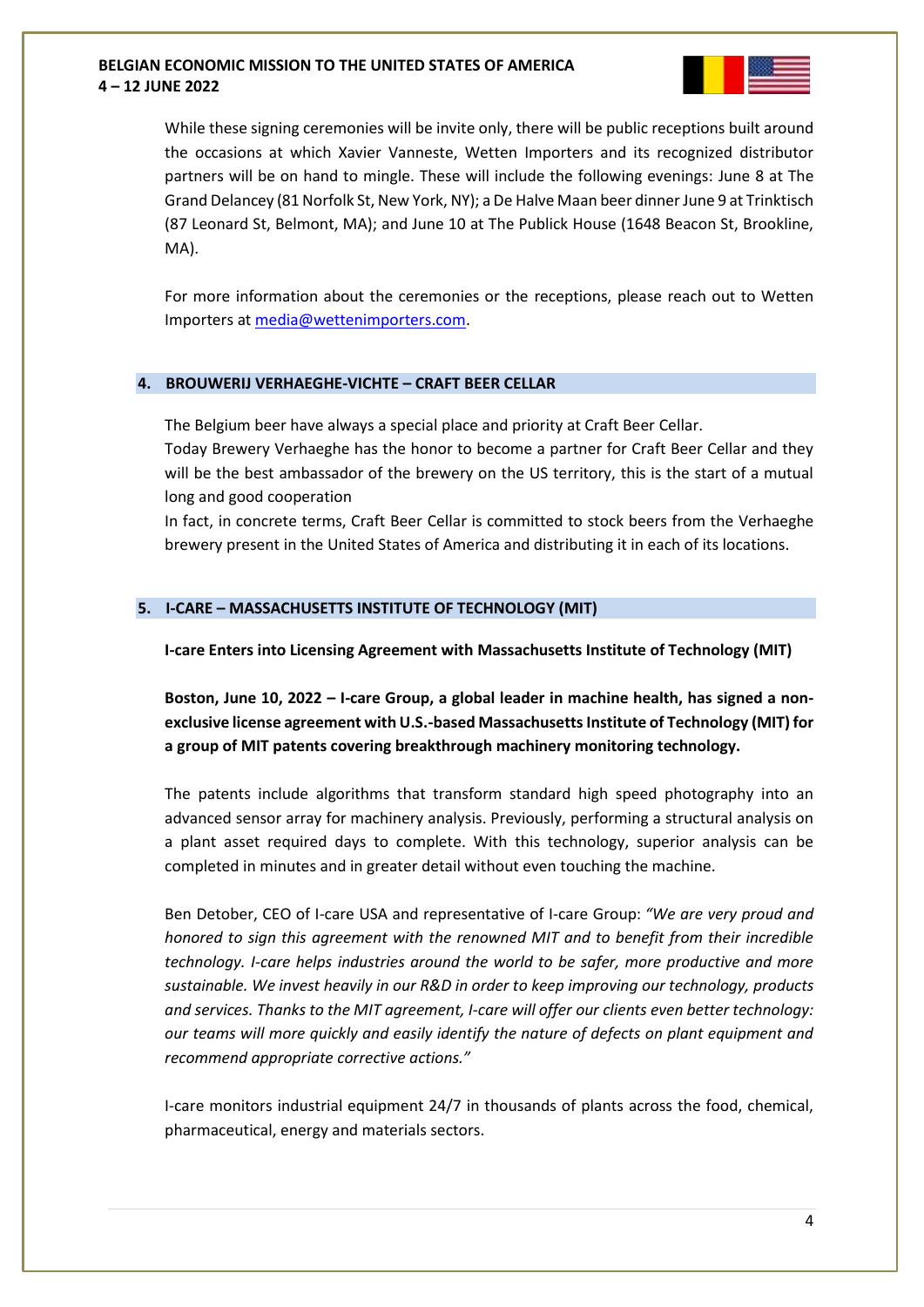

### About I-care Group

I-care Group is a world leader in machine health. Their AI- and data-driven solutions can predict industrial failures months or even years before they occur. Thanks to I-care, machines around the world are safer, more productive and more sustainable. Founded in Mons in 2004, the company has more than 600 employees and offices in 12 countries (Americas, Europe and Asia-Pacific) with customers in more than 55 countries. I-care won the EY Company of the Year Award in 2020.

## **6. KANEKA EUROGENTEC – INOVIO**

# **Kaneka Eurogentec supports the manufacturing needs of INOVIO for its COVID-19 DNA vaccine candidates**

In 2020, Kaneka Eurogentec joined the global manufacturing consortium of INOVIO for the manufacturing of INO-4800, one of the DNA vaccine candidates developed by INOVIO against COVID-19.

#### **Large scale manufacturing needed**

Eurogentec is a leading company for small and large scales GMP biomanufacturing of active pharmaceutical ingredients (API) and starting materials for gene therapy, such as DNA and mRNA medicines and vaccines.

Eurogentec is the world's largest and most experienced DNA plasmid manufacturer. It is considered an important member of INOVIO's global manufacturing consortium supporting INOVIO's manufacturing plans to produce large scale of the DNA based vaccine – INO-4800.

INOVIO is a biotechnology company focused on developing and commercializing DNA medicines to potentially treat and protect people from infectious diseases, cancer, and diseases associated with HPV. Inovio's DNA medicines are delivered using a proprietary smart device to produce immune response against targeted pathogens and cancers.

#### **INO-4800 under Phase 3 evaluation**

INO-4800 could be well-positioned as a primary vaccine as well as a booster. INO-4800 is undergoing WHO STV Phase 3 evaluation as a 2-dose regimen.

#### **INO-4800 A DNA vaccine candidate against current and future variants**

INO-4800 has demonstrated full maintenance and preservation of T cell responses against the ancestral COVID-19 virus and across all variants of concern (VOCs) tested to date, including Omicron.

The contract signed at the signing ceremony in Boston concerns production of material in support of INOVIO's manufacturing needs for DNA medicines including its COVID-19 vaccine candidate, which is currently in an ongoing WHO STV Phase 3 clinical trial. INOVIO is also planning Heterologous Booster trials for INO-4800.